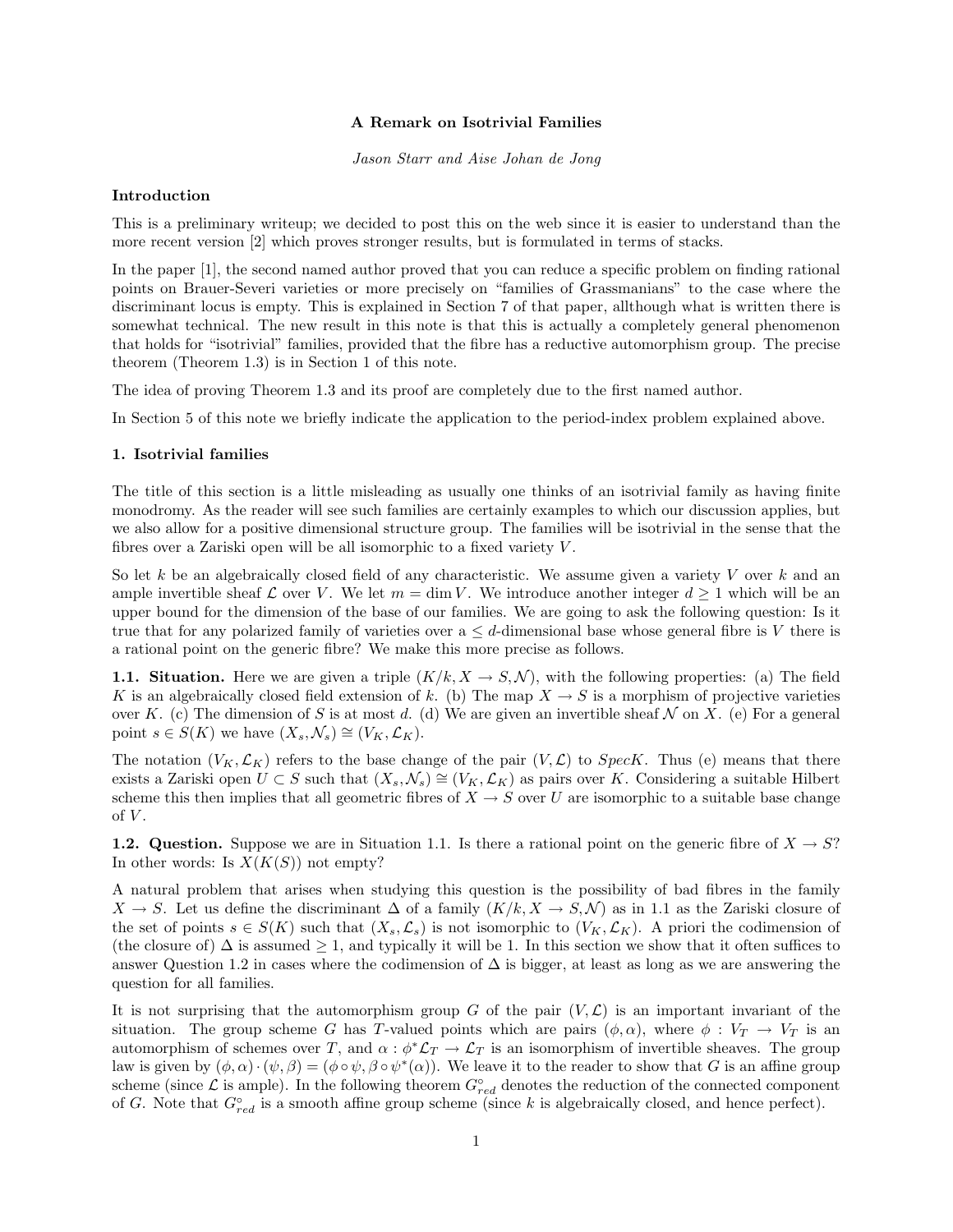**1.3. Theorem.** Fix  $(V, \mathcal{L})$  and d as above. Assume that  $G_{red}^{\circ}$  is reductive. Then: If the answer to Question 1.2 is yes whenever  $\Delta = \emptyset$  then the answer to Question 1.2 is yes in all cases.

## 2. An auxillary family

In this section we begin with a pair  $(V, \mathcal{L})$  as above. We will use the notation  $\mathcal{L} = \mathcal{O}(1)$ . Pick an integer N such that both  $\mathcal{O}(N)$  and  $\mathcal{O}(N+1)$  are very ample. Consider the k-vector spaces  $L_1 = \Gamma(V, \mathcal{O}(N))$  and  $L_2 = \Gamma(V, \mathcal{O}(N+1))$ . Clearly we obtain a "diagonal" embedding

$$
f: V \longrightarrow \mathbf{P}(L_1) \times \mathbf{P}(L_2).
$$

The notation we use here is that  $P(L) = Proj(Sym^*(L))$ . Since Proj is a contravariant functor and since we like automorphisms of schemes to act from the left, we use the notation that  $GL(L)$  and  $PGL(L)$  act on the right on a vector space L:  $L \times GL(L) \to L$  induces  $GL(L) \times {\bf P}(L) \to {\bf P}(L)$ .

Correspondingly, we let  $H \subset PGL(L_1) \times PGL(L_2)$  be the closed subgroup scheme of elements which stabilize the closed subscheme  $f(V)$  in  $P(L_1) \times P(L_2)$ . In addition we let  $V_i \subset P(L_i)$  be the image of  $f(V)$  under the *i*th projection morphism  $P(L_1) \times P(L_2) \rightarrow P(L_i)$ .

**2.1. Lemma.** Under the assumptions of Theorem 1.3 the group scheme  $H$  is geometrically reductive.

*Proof.* There is a morphism of group schemes  $G \to H$ . Namely, by construction G acts on the vector spaces L<sub>i</sub> (from the right) via its action on  $\mathcal{L} = \mathcal{O}(1)$ . In a formula  $s \cdot (\phi, \alpha) = \alpha(\phi^*(s))$  for  $s \in \Gamma(V, \mathcal{O}(a))$ ,  $a \in \mathbb{N}$ . Let us show that this morphism is surjective. Pick any T-valued point  $h$  of  $H$ . Zariski locally on  $T$ we can lift h to a point  $(h_1, h_2)$  of  $GL(L_1) \times GL(L_2)$  (since  $GL \to PGL$  is surjective with kernel  $\mathbf{G}_m$ ). Consider the induced action of h on  $f(V) \times T$ , and denote  $\phi$  the corresponding automorphism of  $V_T$  (so that  $f \circ \phi = h|_{f(V) \times T} \circ f$ . The existence of  $h_1$  shows that  $\phi^* \mathcal{O}(N) \cong \mathcal{O}(N)$ . The existence of  $h_2$  implies that  $\phi^* \mathcal{O}(N+1) \cong \mathcal{O}(N+1)$ . Hence there exists an  $\alpha : \phi^* \mathcal{O}(1) \to \mathcal{O}(1)$  such that  $g = (\phi, \alpha) \in G(T)$ . The induced action of g on  $L_i$  agrees with  $h_i$  up to a scalar since  $L_1 = \Gamma(V, \mathcal{O}(N))$  resp.  $L_2 = \Gamma(V, \mathcal{O}(N+1))$ . Thus our point h locally comes from a T-valued point of G.

Not only does this show that the morphism  $G \to H$  is a surjection, but also that its kernel is  $\mathbf{G}_m$ . From the definition of geometric reductivity it follows that it is sufficient to prove that  $G$  is geometrically reductive. By assumption the normal closed subgroup scheme  $G^{\circ}_{red}$  is geometrically reductive. The group scheme  $G/G^{\circ}_{red}$  is finite and hence geometrically reductive. Any extension of geometrically reductive group schemes is geometrically reductive, and hence we're done. (References ???) QED

Below we will use the natural self duality of  $End(L)$  coming from the trace pairing  $(A, B) = Trace(AB)$ . Hence we can think of a nonzero element  $A \in End(L)$  up to scaling as a point of  $\mathbf{P}(\text{End}(L))$ , by the algebra map  $Sym^*(\text{End}(L)) \to k[T]$  induced by  $B \mapsto Trace(AB)T$  in degree 1. Using this convention we may think of  $PGL(L)$  as an open subvariety of  $\mathbf{P}(\text{End}(L)).$ 

We are going to consider a geometric invariant type quotient of the projective scheme

$$
\mathbf{P}(2) := \mathbf{P}(\text{End}(L_1)) \times \mathbf{P}(\text{End}(L_2))
$$

by the group scheme H acting from the right. Namely, H acts on  $\text{End}(L_i)$  by multiplication from the left, and as Proj is contravariant, this gives a right action on  $P(2)$ . Using the remark above, let us think of a point of  $P(2)$  as a pair  $([A_1], [A_2])$  of nonzero endomorphisms  $A_i \in End(L_i)$ , each given up to scalars. Then the point  $h = (h_1, h_2)$  of H acts as follows:  $h \cdot ([A_1], [A_2]) = ([A_1 h_1], [A_2 h_2])$ . This is true because  $Trace((Ah)B) = Trace(A(hB)).$ 

Let  $\omega^{-1}$  be the inverse of the dualizing sheaf on P(2). This is a canonical ample invertible sheaf wich therefore is endowed with a canonical H-linearization. Thus we can talk about semi-stable and stable points for the action of H on  $P(2)$  with respect to  $\omega^{-1}$ . The result is an open subscheme of semi-stable points  $\mathbf{P}(2)^{ss}$  and a quotient morphism

$$
\pi: \mathbf{P}(2)^{ss} \longrightarrow Y := \mathbf{P}(2)^{ss} // H.
$$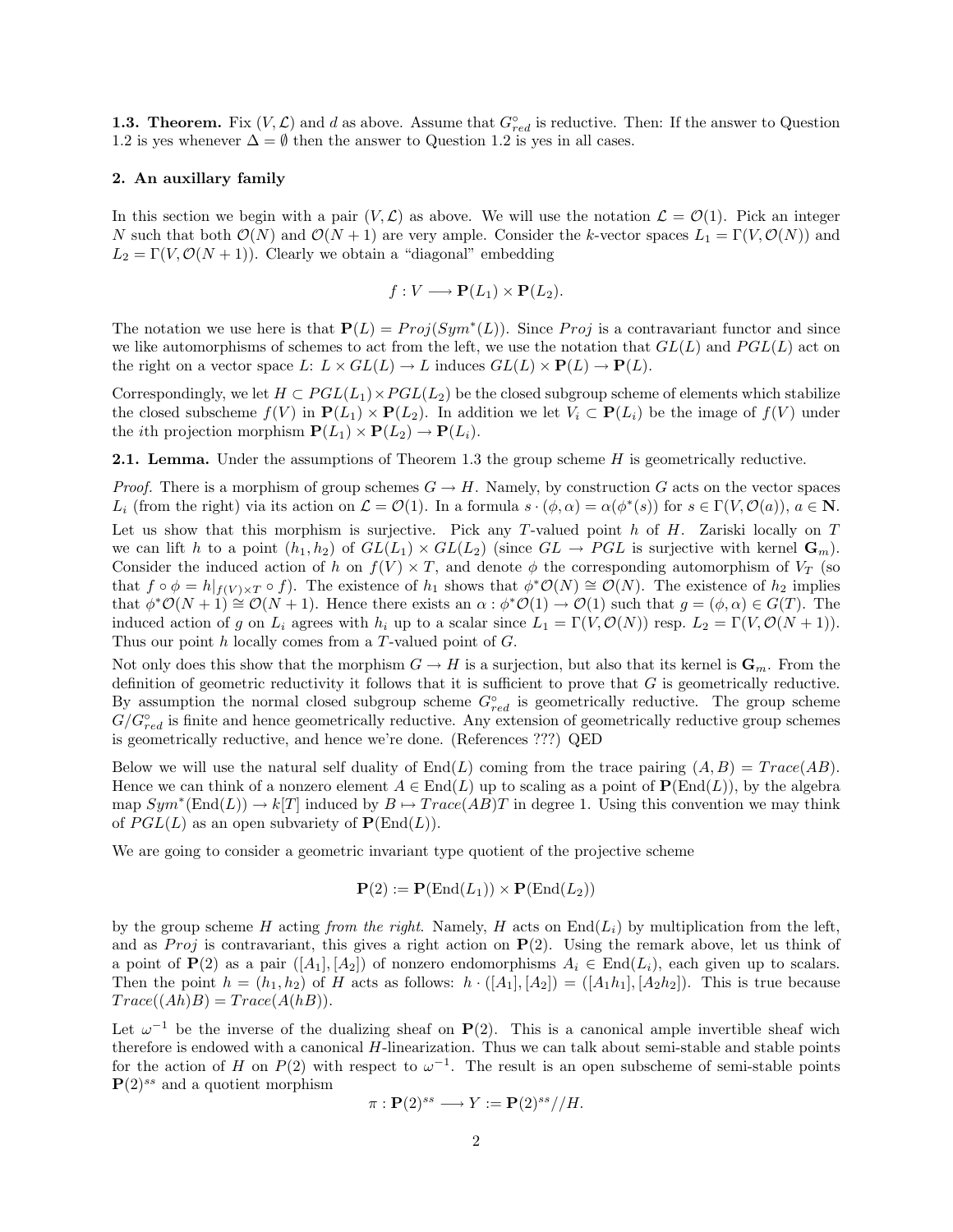For a pair of matrices  $(A_1, A_2) \in \text{End}(L_1) \times \text{End}(L_2)$  we have the expression

$$
s(A_1, A_2) = \det(A_1)^{n_1} \det(A_2)^{n_2}.
$$

Here  $n_i = \dim L_i$ . The powers are chosen so that  $s(A_1, A_2)$  is a section of  $\omega^{-1} \cong \mathcal{O}(n_1^2, n_2^2)$  on  $\mathbf{P}(2)$ . This section is  $PGL(L_1) \times PGL(L_2)$ -invariant and hence H-invariant. The locus where s is nonzero is exactly  $PGL(L_1)\times PGL(L_2)$ . The action of H is closed (and free) on this locus. Hence this gives an open subscheme of the stable locus:

$$
PGL(L_1) \times PGL(L_2) \subset \mathbf{P}(2)^s \text{ and } U := PGL(L_1) \times PGL(L_2)/H \subset Y.
$$

In particular this shows that  $P(2)^s$  is not empty.

Over U we have a natural flat family of varieties  $V_U$  whose fibres are all isomorphic to V. Namely, to a point  $u = gH$  we can associate the closed subvariety  $V_u := g(f(V))$  of  $\mathbf{P}(L_1) \times \mathbf{P}(L_2)$ , where  $g = ([A_1], [A_2])$  acts componentwise on  $P(L_1) \times P(L_2)$  from the left. More precisely, this family is the quotient of the variety

$$
\{(x_1, x_2, [A_1], [A_2]) \mid ([A_1]^{-1}x_1, [A_2]^{-1}x_2) \in f(V)\} \subset \mathbf{P}(L_1) \times \mathbf{P}(L_2) \times PGL(L_1) \times PGL(L_2)
$$

by the free closed action of H from the right:  $(x_1, x_2, [A_1], [A_2]) \cdot h = (x_1, x_2, [A_1h_1], [A_2h_2])$ . Thus there is a commutative diagram

$$
\begin{array}{ccc}\nV_U & \longrightarrow & \mathbf{P}(L_1) \times \mathbf{P}(L_2) \times U \\
\downarrow & & \downarrow \\
U & \equiv & U\n\end{array}
$$

where the upper horizontal arrow is a closed immersion.

**Definition.** The closed subscheme  $V \subset \mathbf{P}(L_1) \times \mathbf{P}(L_2) \times Y$  is the scheme theoretic closure of the family of projective schemes  $V_U/U$ . The **discriminant**  $\Delta$  of this family is the Zariski closure of the set

$$
\{y \in Y(k)| \mathcal{V}_y \not\cong V\}
$$

Note that it is not clear that the formula above defines a closed subscheme. Since  $U$  is open in  $Y$ , the fibre of V over  $u \in U(k)$  is the variety  $V_u$ .

Recall that  $V_i = pr_i(f(V)) \subset \mathbf{P}(L_i)$ . The secant variety of  $V_i$  is the union in  $\mathbf{P}(L_i)$  of all lines that meet  $V_i$ in a closed subscheme of length at least 2. We will denote this closed subscheme of  $\mathbf{P}(L_i)$  by  $Search(V_i)$ .

Note that our conventions above force us to think of  $End(L)$  as acting on the vector space L from the right:  $L \times \text{End}(L) \to L$ . Also, if  $A \in \text{End}(L)$  is not invertible, then the quotient map  $L \to Coker(A)$  defines a closed subscheme  $\mathbf{P}(Coker(A)) \subset \mathbf{P}(L)$ . (In case A is invertible this also makes sense, namely in this case  ${\bf P}(Coker(A))$  is empty.) The rational map  ${\bf P}(A):{\bf P}(L) \longrightarrow {\bf P}(L)$  corresponding to A is defined on the open subscheme  $\mathbf{P}(L) \setminus \mathbf{P}(Coker(A)).$ 

**2.2.** Definition. A point  $([A_1], [A_2]) \in \mathbf{P}(\text{End}(L_1)) \times \mathbf{P}(\text{End}(L_2))$  is called good if both intersections  ${\bf P}(Coker(A_i)) \cap Secant(V_i)$  are empty.

Except for the trivial case that V is a point we have  $V_i \subset Secant(V_i)$ , and we will use this below. Furthermore, the set of good points is clearly open, and hence the bad points (i.e., the ones which aren't good) form a closed subset.

The reason for the terminology in 2.2 is the following. If  $([A_1], [A_2])$  is a good point then we can make sense of image of  $f(V)$  under the rational map  $\mathbf{P}(A_1) \times \mathbf{P}(A_2) : \mathbf{P}(L_1) \times \mathbf{P}(L_2) \longrightarrow \mathbf{P}(L_1) \times \mathbf{P}(L_2)$ . This is true as the locus where this morphism is not defined is equal to  $\mathbf{P}(Coker(A_1)) \times \mathbf{P}(L_2) \bigcup \mathbf{P}(L_1) \times \mathbf{P}(Coker(A_2)).$ Let us call this image  $V_{A_1A_2}$ . In addition the condition in 2.2 implies that the induced morphism  $V \to V_{A_1A_2}$ is an isomorphism.

It is tempting to think that  $Y - \Delta$  is the image of the good points in  $\mathbf{P}(2)^{ss}$ . This is not so clear however; for example  $\pi$  may map a bad and a good point to the same point in Y. What is clear is that the locus of good points is open and  $H$  invariant. We will analyze this further.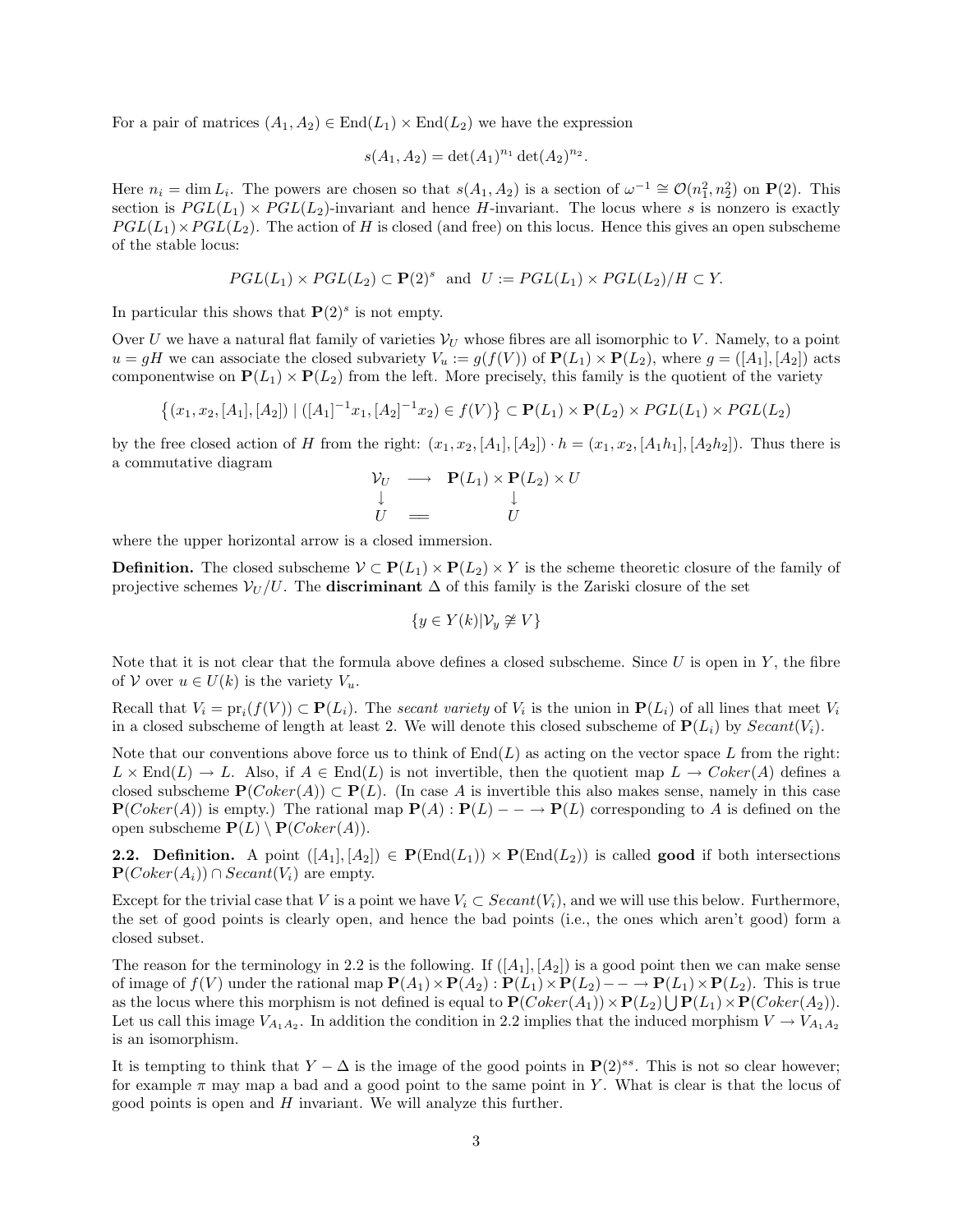To do this we recall the following result from GIT. Let  $y \in Y(K)^{ss} - Y(K)^s$  be a strictly semi-stable point over an algebraically closed field K. The fibre  $\pi^{-1}(y) \subset \mathbf{P}(2)_{K}^{ss}$  contains a unique closed orbit of smallest dimension. This orbit is affine and the stabilizer of any point in this orbit is a geometrically reductive subgroup scheme of  $H_K$  of positive dimension. See [??]. The uniqueness assertion implies that the orbit exists also when  $K$  is not algebraically closed.

Let R be the set of bad, semi-stable points. We think of R as an  $H$ -invariant reduced closed subscheme of  $\mathbf{P}(2)^{ss}$ . We construct an H-invariant closed subscheme  $Z \subset R$  in the following manner. For every irreducible component R' of R we let  $\xi$  be the generic point of the image  $\pi(R') \subset Y$ . By the above, there is a unique closed H-orbit  $O_{\xi}$  in the fibre  $R_{\xi}' = R' \cap \pi^{-1}(\xi)$ . This is also the unique closed orbit in  $\pi^{-1}(\xi)$ . Next, we define Z' as the closure of  $O_{\xi}$  in  $R'$ . In other words,  $Z' \subset R'$  is irreducible and  $Z'_{\xi} = O_{\xi}$ . We set Z equal to the union of the subvarieties  $Z'$ .

**2.3. Lemma.** The discriminant  $\Delta$  is contained in  $\Delta' = \pi(Z)$ .

**Proof.** First we observe that  $R \subset \pi^{-1}(\pi(Z))$ . Namely, this is clear component by component. Let  $W = \mathbf{P}(\text{End}(L_1)) \times \mathbf{P}(\text{End}(L_2)) \setminus \pi^{-1}(\pi(Z)).$  This is an open H-invariant subscheme consisting entirely of good points by our first observation. It follows that the family of closed subschemes with fibres  $V_{A_1A_2}$ is well defined and flat over W. In other words we obtain a morphism  $W \to Hilb$  to the Hilbert scheme of  $P(L_1) \times P(L_2)$ . On the open dense subscheme  $PGL(L_1) \times PGL(L_2) \subset W$  the morphism  $W \to Hilb$  is constant on H-orbits. Since  $PGL(L_1) \times PGL(L_2)$  is schematically dense in W we deduce that  $W \to Hilb$  is H-invariant. Since  $W \to W//H = Y - \pi(Z)$  is a categorical quotient we deduce the existence of a morphism  $Y - \pi(Z) \to Hilb$  extending the one given by the restriction of V to U. The result follows because this implies that the fibre of V over the image of  $([A_1], [A_2])$  in W is equal to  $V_{A_1A_2}$ . QED

Our next goal is to estimate from below the codimension of  $\pi(Z)$  in Y. We will first do this for an irreducible component  $Z'$  of Z which meets the stable locus of the action of H. In this case the codimension of  $Z'$  in  $\mathbf{P}(2)^s s$  is the same as the codimension of  $\pi(Z')$  in Y. (Since all stable points are properly stable in our case.) So in this case it suffices to bound from below the codimension of the bad points in  $P(2)$ .

**2.4. Lemma.** Let  $c_i$  be the codimension of  $Search(V_i)$  in  $P(L_i)$ . Assume  $c_i \geq 1$ . Then the codimension of the bad points in  $\mathbf{P}(2)^{ss}$  is at least min $\{c_i + 1\}.$ 

Proof. To see this we stratify the bad locus by the rank of the corresponding matrices. The set of matrices  $A_1$  whose rank is i less than maximal has codimension  $i^2$  in  $P(\text{End}(L_1))$ . In this stratum the locus where  $\mathbf{P}(Coker(A_1))$  meets  $Secant(V_1)$  has codimension max $\{0, c_1 - i + 1\}$ . Thus the codimension of the bad locus in this stratum is

$$
i2 + \max\{0, c_1 - i + 1\} \ge i2 + c_1 - i + 1.
$$

The minimal value of this is attained when  $i = 1$ . A similar argument applies to  $A_2$ . QED

Next, we deal with those components  $Z'$  of  $Z$  whose general point corresponds to a strictly semi-stable point of  $P(2)$ . Basically, here we will see that the strictly semi-stable locus has a suitably high codimension in  $\mathbf{P}(\text{End}(L_1)) \times \mathbf{P}(\text{End}(L_2))$ . So let  $Z' \subset Z$  be such an irreducible component and let  $([A_1], [A_2]) \in Z'(k)$ be a general point. By construction,  $([A_1], [A_2])$  has a positive dimensional stabilizer  $U \subset H$  which is geometrically reductive. Also the fibre of the morphism  $\pi : Z' \to \pi(Z')$  over a general point is (settheoretically) the H-orbit of  $([A_1], [A_2])$  in  $P(2) = P(End(L_1) \times P(End(L_2))$ . In particular this means that the image scheme  $\pi(Z')$  has dimension dim  $Z' - (\dim H - \dim U)$ . On the other hand, let  $\tilde{U}$  be the inverse image of U in  $SL(L_1) \times SL(L_2)$ . The fact that the point  $([A_1], [A_2])$  is fixed by U implies that there are characters  $\chi_i : \tilde{U} \to \mathbf{G}_m$  such that the equation

$$
A_i u = A_i \chi_i(u), \ \forall u \in \tilde{U}(k)
$$

holds in End( $L_i$ ). The representation of  $\tilde{U}$  on  $L_i$  (from the right) has a canonical largest  $\tilde{U}$ -invariant subspace  $L_i(\chi_i)$  such that  $\tilde{U}$  acts diagonally on  $L_i(\chi_i)$  with character  $\chi_i$ . The equation above shows that the right action  $A_i: L_i \to L_i$  is a composition  $L_i \to L_i(\chi_i) \to L_i$ . For a fixed subgroup  $U \subset H$  and a fixed pair of characters  $\chi_i$  we see that the dimension of the variety of such  $A_i$  is at most  $(\dim L_i)(\dim L_i(\chi_i))$ . The dimension of the space of subgroup schemes  $U \subset H$  occuring for points in our component Z' is at most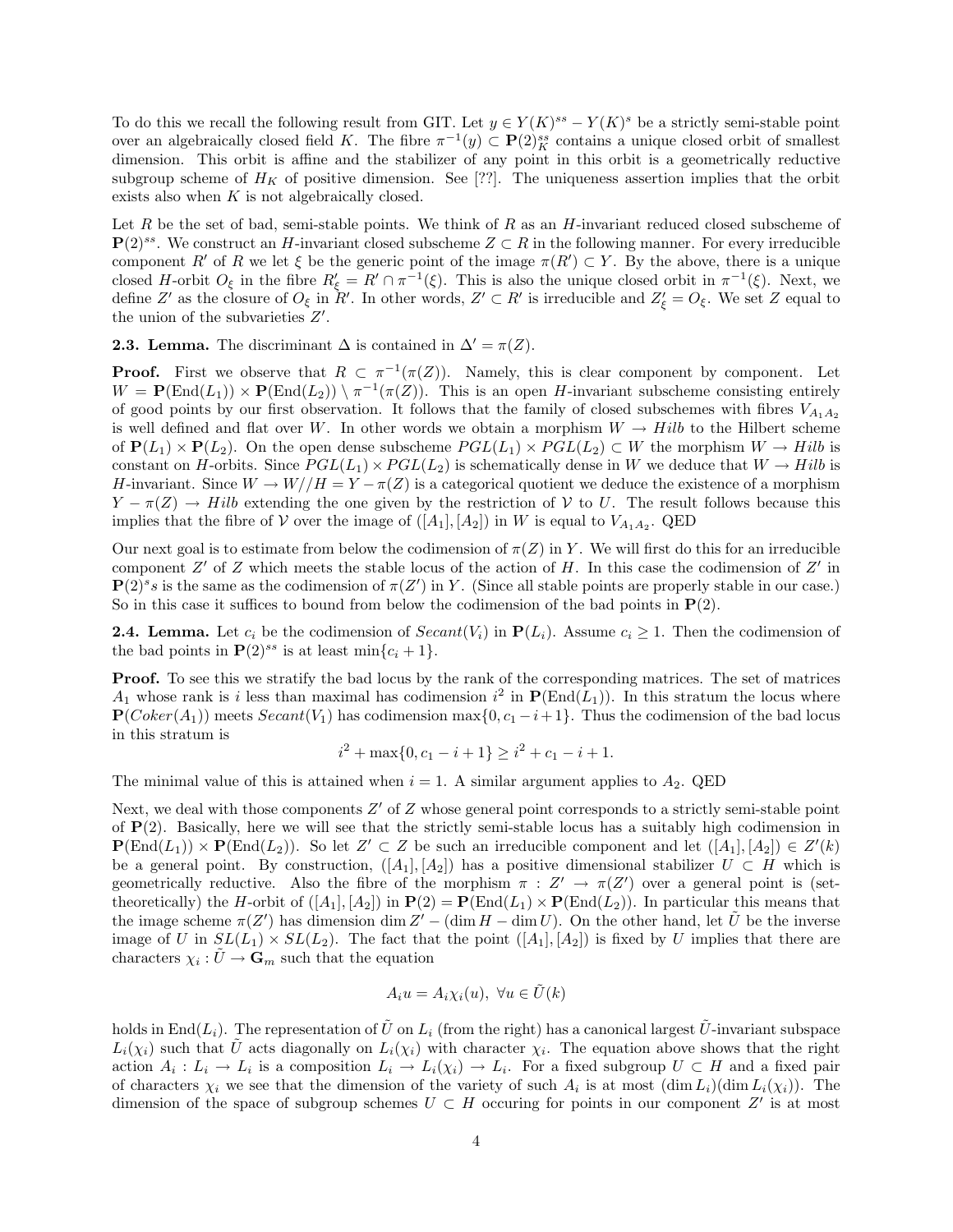$\dim H - \dim U$ . Namely, in an irreducible flat family of reductive subgroup schemes of H two general points correspond to conjugate subgroups. Reference ??. We conclude that the dimension of  $Z'$  is at most

$$
n_1a_1 - 1 + n_2a_2 - 1 + \dim H - \dim U,
$$

where  $a_i = \dim L_i(\chi_i)$  and  $n_i = \dim L_i$ . Minus 1 because we are working in  $\mathbf{P}(2)^{ss} = \mathbf{P}(\text{End}(L_1) \times$  ${\bf P}({\rm End}(L_2))$  and points correspond to endomorphisms up to scalars. By an earlier remark this implies that the dimension of  $\pi(Z')$  is at most

$$
n_1a_1-1+n_2a_2-1.
$$

The dimension of Y is  $n_1^2 - 1 + n_2^2 - 1 - \dim H$  and so the codimension of  $\pi(Z')$  is at least

$$
(n_1 - a_1)n_1 + (n_2 - a_2)n_2 - \dim H.
$$

Since U and hence  $\tilde{U}$  are positive dimensional and geometrically reductive we see that  $\tilde{U}$  has a nontrivial 1 parameter subgroup. Since  $\tilde{U} \subset SL(L_1) \times SL(L_2)$  it follows that  $a_i \leq n_i - 1$ . In particular we obtain that the codimension of  $\pi(Z')$  is at least  $n_1 + n_2 - \dim H$ .

Finally, we remark that the dimension of H and the secant varieties  $Search(V_i)$  is bounded independently of the integer N we chose at the start of this section. For H this is clear from the proof of Lemma 2.1. For the secan varieties: The dimension of a secant variety of any projective variety  $V$  in any projective embedding is bounded by  $\max\{2\dim V; \dim_k m_v/m_v^2, v \in V(k)\}.$ 

**2.5. Theorem.** Pick any integer  $c \ge 0$ , and given c pick the integer  $N \gg c$ . Then: In the situation as described above, the family of schemes  $V \to Y$  in  $P(L_1) \times P(L_2) \times Y$  compactifiying the family  $\{V_{gH} =$  $g(f(V))$  over  $U = PGL(L_1) \times PGL(L_2)/H$  restricts to a flat family with all geometric fibres isomorphic to V over  $Y \setminus \Delta'$  where

$$
\mathrm{codim}(\Delta' \subset Y) \geq c.
$$

Proof. This summarizes the remarks made above. The geometrical statements are explained in the proof of Lemma 2.3. If Z' is an irreducible component of Z which meets  $\mathbf{P}(2)^s$ , then  $\text{codim}_{\pi(Z')}(Y) = \text{codim}_{Z'} \mathbf{P}(s)^{ss}$ and the estimate of Lemma 2.4 applies (see the discussion just above Lemma 2.4). Since the secant varieties Secant( $V_i$ ) have dimension bounded independently of N the result follows. If Z' consists of strictly semistable points then we win since  $n_1 + n_2 - \dim H \to \infty$  as  $N \to \infty$ . QED

## 3. Proof of Theorem 1.3

Suppose that  $(K/k, \nu : X \to S, \mathcal{N})$  is as in Situation 1.1, and that the dimension of S is at most d. We will produce another triple  $(K'/k, X' \to S', \mathcal{N}')$  with empty discriminant and with dim  $S' \leq d$ , such that the existence of a rational section for  $X'/S'$  implies the existence of a rational section of  $X/S$ . Clearly this will suffice to prove Theorem 1.3.

The first step of the proof will be to find a rational map  $S - \rightarrow Y$  (defined on an open  $W \subset S$ ) so that the pullback of the family  $V$  is birationally equivalent to  $X$ .

**3.1. Lemma.** There is a nonempty open  $W \subset S$ , a right G-torsor  $T \to W$  an isomorphism  $\phi: V_T \to X_T$ over T and an isomorphism  $\alpha : \phi^* \mathcal{N} \to \mathcal{L}_T$ . These ismorphisms may be chosen to be G-equivariant.

*Proof.* We let  $Y \to S$  be the scheme representing the functor which associates to a scheme  $T \to S$  the set of isomorphisms of pairs  $(V_T, \mathcal{L}_T)$  with  $(X_T, \mathcal{N}_T)$  as in the lemma. See [Grothendieck??]. The reader checks that G acts on Y from the right (by precomposing). By assumption (Situation 1.1) we know that a general fibre of  $Y \to S$  is a G-torsor. All we have to do to show the lemma is prove that  $Y \to S$  is flat over a nonempty open  $W \subset S$ , and set  $T = Y|_W$ . Flatness is automatic over a nonempty open since S is a variety (generic flatness), see [??]. QED

Pick an integer N as in Theorem 2.5 with  $c = d + 1$ . Choose a nonempty open subset  $W \subset S$  contained in the open identified in Lemma 3.1, such that the pushforwards  $\nu_*\mathcal{N}^{\otimes N}$  and  $\nu_*\mathcal{N}^{\otimes N+1}$  are finite free over W. Choose isomorphisms of locally free sheaves  $\gamma_1 : L_1 \otimes \mathcal{O}_W \to \nu_*\mathcal{N}^{\otimes N}$  and  $\gamma_2 : L_2 \otimes \mathcal{O}_W \to \nu_*\mathcal{N}^{\otimes N+1}$ . We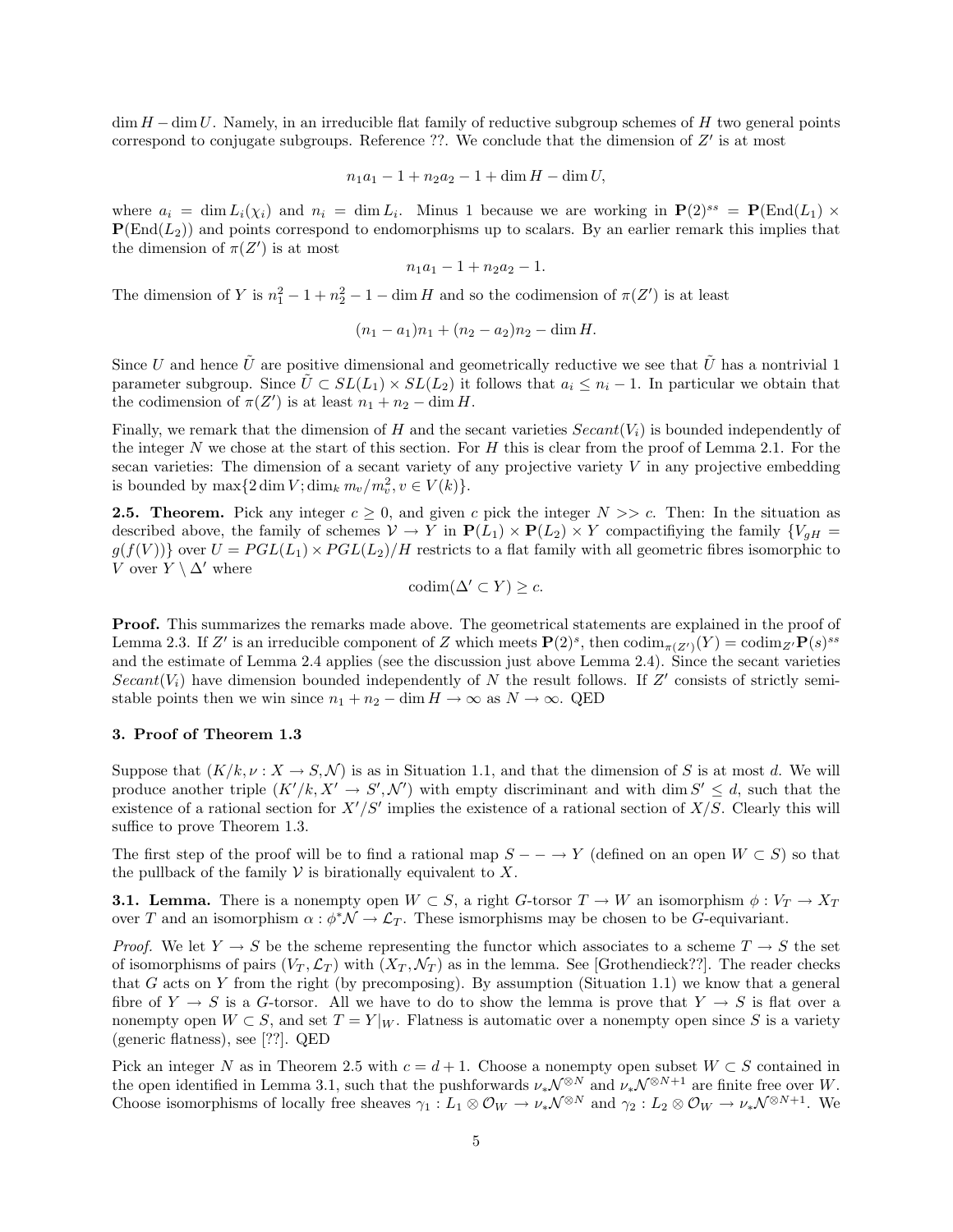are using the notation  $L_1 = \Gamma(V, \mathcal{L}^{\otimes N})$ , etc introduced in Section 2. These isomorphisms induce a closed immmersion

$$
i: X_W \longrightarrow \mathbf{P}(L_1) \times \mathbf{P}(L_2) \times W.
$$

Consider the torsor  $T \to W$  and maps  $(\phi, \alpha)$  of Lemma 3.1. The composition  $i_T \circ \phi$  is a composition  $(g_1, g_2) \circ f_T$ , where  $f: V \to \mathbf{P}(L_1) \times \mathbf{P}(L_2)$  is the embedding of Section 2,  $g_1 \in GL(L_1)(T)$  comes from composing

$$
L_1\otimes \mathcal{O}_T=(V_T\to T)_*\mathcal{O}_{V_T}(N)^{\gamma_{1,T}}_{\longrightarrow}(X_T\to T)_*\mathcal{N}_T^{\otimes N}\mathop{\longrightarrow}\limits^{\alpha} L_1\otimes \mathcal{O}_T.
$$

and similarly for  $g_2$ . The pair  $(g_1, g_2)$  defines a morphism  $T \to \mathbf{P}(2) = \mathbf{P}(\text{End}(L_1)) \times \mathbf{P}(\text{End}(L_2))$ . We claim this morphism is G-equivariant, where G acts on  $P(2)$  (from the right) via its morphism to H (see proof of Lemma 2.1 for this map). To prove this you have to trace through a commutative diagram which we leave to the reader. The image is contained in the open  $PGL(L_1) \times PGL(L_2) \subset \mathbf{P}(2)$ . Thus we find an induced morphism  $W \to U \subset Y = \mathbf{P}(2)^{ss} / H$ . By construction, the pullback of the family  $\mathcal{V}|_U = \mathcal{V}_U$  is equal to  $X|_W$ . Clearly, if the family V over the image of W in U has a rational section then so does the family  $X/S$ . We have reached the following intermediate result.

**3.2. Scholium.** We may assume that S is a closed subvariety of dimension  $\leq d$  of  $Y_K$  meeting the open subscheme  $U_K$ , and that X is the irreducible component of the fibre product  $V \times_Y S$  dominating S.

Next, we will choose a 1-parameter family  $\{S_t; t \in \mathbf{A}_K^1\}$  of closed subschemes  $S_t \subset Y_K$  such that: (a) S is an irreducible component of (scheme theoretic) fibre  $S_0$ , and (b)  $S_t \cap \Delta = \emptyset$  for t generic. Our triple  $(K'/k, X'/S', \mathcal{N}')$  will be gotten by taking  $K' = \overline{K(t)}$ , where t is the generic point of  $\mathbf{A}^1_K$ .

To construct the family  $S_t$  explicitly, let us take a projective embedding  $Y \to \mathbf{P}^n$ . Let  $\eta$  be the generic point of S; we can think of this as a point of the scheme  $U_K$ . Note that U is smooth over k since it is the quotient of a smooth scheme by a free action of a linear algebraic group (reference??). In particular,  $Y_K$  is smooth at  $\eta$ , i.e.,  $Y_K$  is smooth generically along S, which is (being a variety over  $K = \overline{K}$ ) generically smooth. This means we can take a complete intersection  $S_0 = Y_K \cap H_1 \cap \ldots \cap H_\kappa$  of hypersurfaces  $H_i \subset \mathbf{P}_K^n$  with the following property:  $S \subset S_0$ , dim  $S = \dim S_0$ , and  $\mathcal{O}_{S,\eta} = \mathcal{O}_{S_0,\eta}$ , where  $\eta$  is the generic point of S (i.e.,  $S_0$ is generically along S smooth over K). To see that we can find such a sequence  $H_i$  we can pick elements  $H_i \in \Gamma(\mathbf{P}^n, I_S(\deg H_i))$  which generate  $I_S/I_Y$  at a suitable (general) point of S. Details left to the reader. Let us also take a *general* complete intersection  $S_{\infty} = Y_K \cap F_1 \cap \ldots \cap F_{\kappa}$ , with  $\deg F_i = \deg H_i$ . By our choice of N (and Theorem 2.5) we see that  $S_{\infty} \cap \Delta = \emptyset$ .

The family we take is

$$
S_t = Y_K \cap (tF_1 + H_1 = 0) \cap \ldots \cap (tF_{\kappa} + H_{\kappa} = 0).
$$

In this formula  $F_i$  resp.  $H_i$  stands for the equation defining  $F_i$  resp.  $H_i$ . We denote the total space of  $\{S_t\}$ by S. This satisfies the properties (a) and (b) mentioned above. The final step is to show that a rational section of

$$
\mathcal{V} \times_Y \mathcal{S}_{\overline{K(t)}} \to \mathcal{S}_{\overline{K(t)}}
$$

induces a rational section of  $V \times_Y S$ . This we see as follows. Suppose  $\sigma$  is such a rational map. As  $K(t)$  is the limit of finte field extensions of  $K(t)$ , there is a finite extension  $K(t) \subset L$  such that  $\sigma$  is defined over L. Now  $L \supset K(t)$  is the function field extension induced by a finite ramified covering  $C \to \mathbf{A}^1_K$  of nonsingular curves over K. Pick a point  $0 \in C$  which maps to 0 in  $A_K^1$ . We can think of  $\sigma$  as a rational map

$$
\mathcal{S} \times_{\mathbf{A}^1_K} C \longrightarrow \mathcal{V} \times_Y \mathcal{S} \times_{\mathbf{A}^1_K} C.
$$

By our choice of  $S_0$ , the scheme  $S \times_{\mathbf{A}^1_K} C$  is regular at the codimension 1 point  $\tilde{\eta} = \eta \times_0 0$ . The residue fields  $\kappa(\eta)$  and  $\kappa(\eta \times_0 0)$  are the same. Since  $V \to Y$  is projective the rational map  $\sigma$  extends to the point  $\eta \times_0 0$  and hence we get the rational point on  $\mathcal{V}_{\eta} = X_{K(\eta)}$  as desired.

Thus the triple  $(K'/k, X' \to S', \mathcal{N}')$ , with  $K' = \overline{K(t)}$  and  $S' = \mathcal{S}_{K'}$  has empty discriminant and the existence of a rational point for this family implies te existence of a rational point for the original family. This finishes the proof of Theorem 1.3.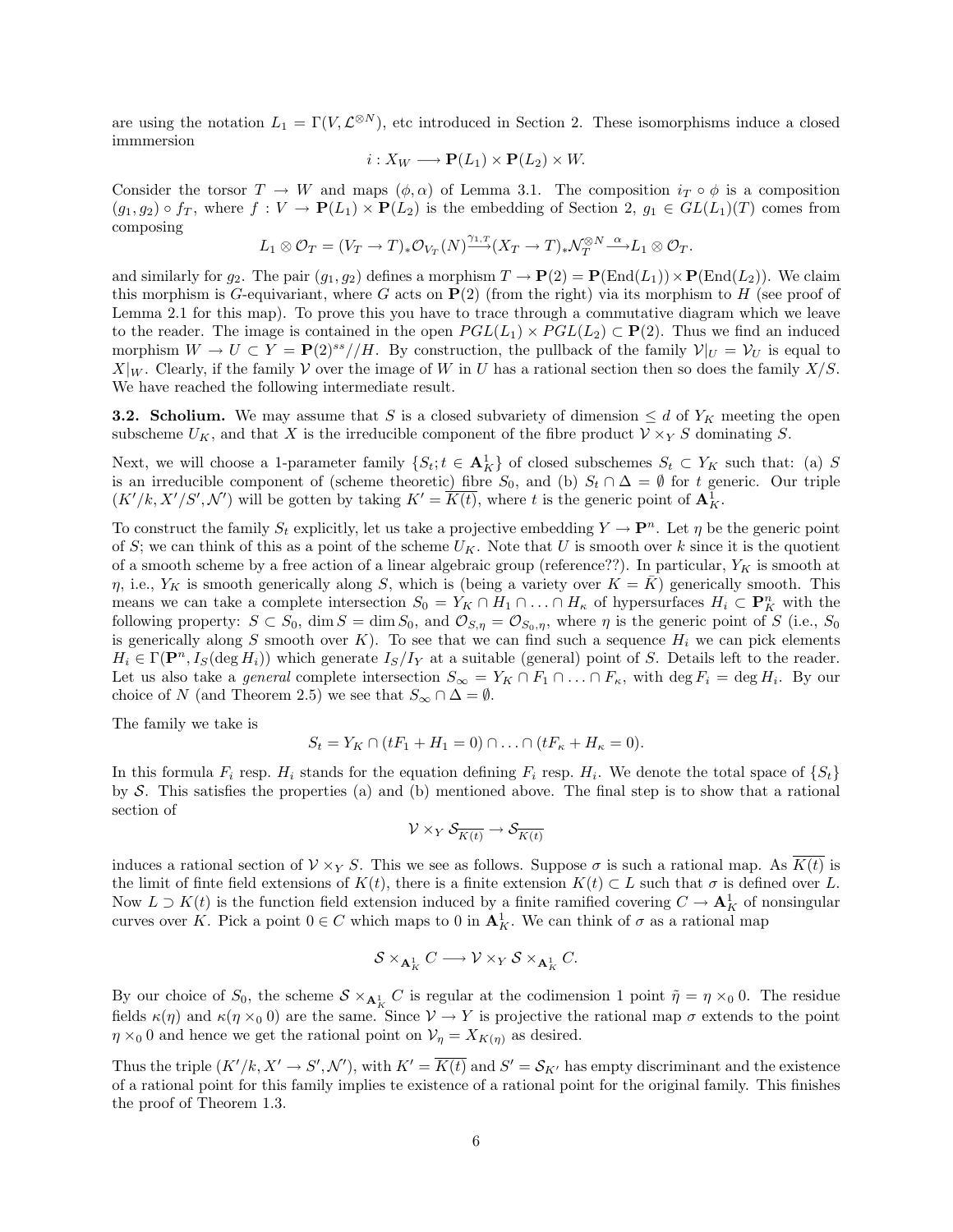#### 4. Simple applications

We are going to apply this in a more serious way to Grassmanians, but let us indicate some simple applications of Theorem 1.3 in this section.

4.1. Fermat Hypersurfaces. As a first case we take V a Fermat hypersurface of degree  $d$  in  $\mathbf{P}^{d^2-1}$ 

$$
V: X_0^d + X_1^d + \dots X_{d^2 - 1}^d = 0,
$$

with  $\mathcal{L} = \mathcal{O}_V(1)$ . In this case the group scheme G is an extension of a finite group by  $\mathbf{G}_m$  so certainly reductive. Consider the following family with general fibre  $(V, \mathcal{L})$  over  $Spec(k[s, t])$ :

$$
\sum_{0 \le i,j \le d-1} s^i t^j X_{i+dj}^d = 0,
$$

This family does not have a rational point over  $k(s, t)$ . Reference ??. There is an elementary proof of this by looking at what it means to have a polynomial solution to the above. We conclude from Theorem 3.1 that there is a family over a projective surface with every fibre isomorphic to  $(V, \mathcal{L})$ , without a rational section. We like this example because it is not immediately obvious how to write one down explicitly.

**4.2. Projective spaces.** Another case is where we take the pair  $(V, \mathcal{L})$  to be  $(\mathbf{P}^n, \mathcal{O}(n+1))$ . Note that  $\mathcal{O}(n+1) = \omega_{\mathbf{P}^n}^{-1}$  so the families in question are canonically polarized, and we are just talking about the problem of having nontrivial families of Brauer-Severi varieties. In particular, our theorem reduces the problem of proving the nullity of the Brauer group of a curve to the problem of proving the nonexistence of Brauer-Severi varieties having no rational sections over projective nonsingular curves. As far as we know this is not really helpfull, since the proof of Tsen's theorem is pretty straigthforward anyway. However, it illustrates the idea!

# 5. Grassmanians and the period-index problem

Suppose that F is a field and that  $\alpha \in Br(F)$  is a Brauer class. The *period* of  $\alpha$  is the smallest integer  $m > 0$ such that  $m\alpha = 0$ . The *index* of  $\alpha$  is the smallest integer  $e > 0$  such that there is a central simple algebra B of degree e representing  $\alpha$ . The period-index problem over F is the problem as to whether the period always equals the index for all Brauer classes over F.

Fix a central simple algebra A of some degree d representing the class  $\alpha$ , i.e., dim<sub>F</sub>  $A = d^2$ . (Note that the index of  $\alpha$  divides d.) For each integer  $1 \le e \le d$  consider the variety  $X_e$  parametrizing right ideals of rank ed in A. In other words a T-valued point of  $X_e$  corresponds to a sheaf of right ideals  $I \subset \mathcal{O}_T \otimes A$ , locally a direct summand of rank *ed* as  $\mathcal{O}_T$ -modules.

Note that if  $X_e$  has a rational point  $I \subset A$ , then the commutant of A acting on I is an algebra B of degree e representing  $-\alpha$ . Hence the index of the Brauer class  $\alpha$  is the smallest integer e such  $X_e$  has an F-rational point.

Geometrically the varieties  $X_e$  are isomorphic to Grassmanians. Namely,  $X_{e,\bar{F}} \cong$  Grass $(e,d)$  the Grassmanian of e-dimensional subspaces of a d-dimensional vector space. Since Pic(Grass $(e, d)$ ) = **Z** with a canonical ample generator, we see that each  $X_e$  gives rise to a Brauer class  $\alpha_e$ , namely the obstruction to descending this ample generator to an invertible sheaf over  $X_e$ .

**5.1. Lemma.** We have  $\alpha_e = e\alpha$ . (Up to sign.)

Proof. Omitted. See forthcoming paper [2] for more details. QED

In particular this means that if we take  $e$  equal to the period of  $\alpha$  then the variety carries an ample invertible sheaf which is geometrically an ample generator of  $Pic(Grass(e, d))$ . We conclude that the period indexproblem for the field  $F$  is equivalent the following problem for  $F$ . (It really is equivalent, allthough the above only proves one implication.)

**5.2. Problem.** (Equivalent to the period-index problem over F.) Consider pairs  $(V, \mathcal{L})$  over F such that  $V_{\bar{F}} \cong$  Grass $(e, d)$  and  $\mathcal{L}_{\bar{F}}$  corresponds to an ample generator of Pic(Grass $(e, d)$ ). Is  $V(F)$  not empty?